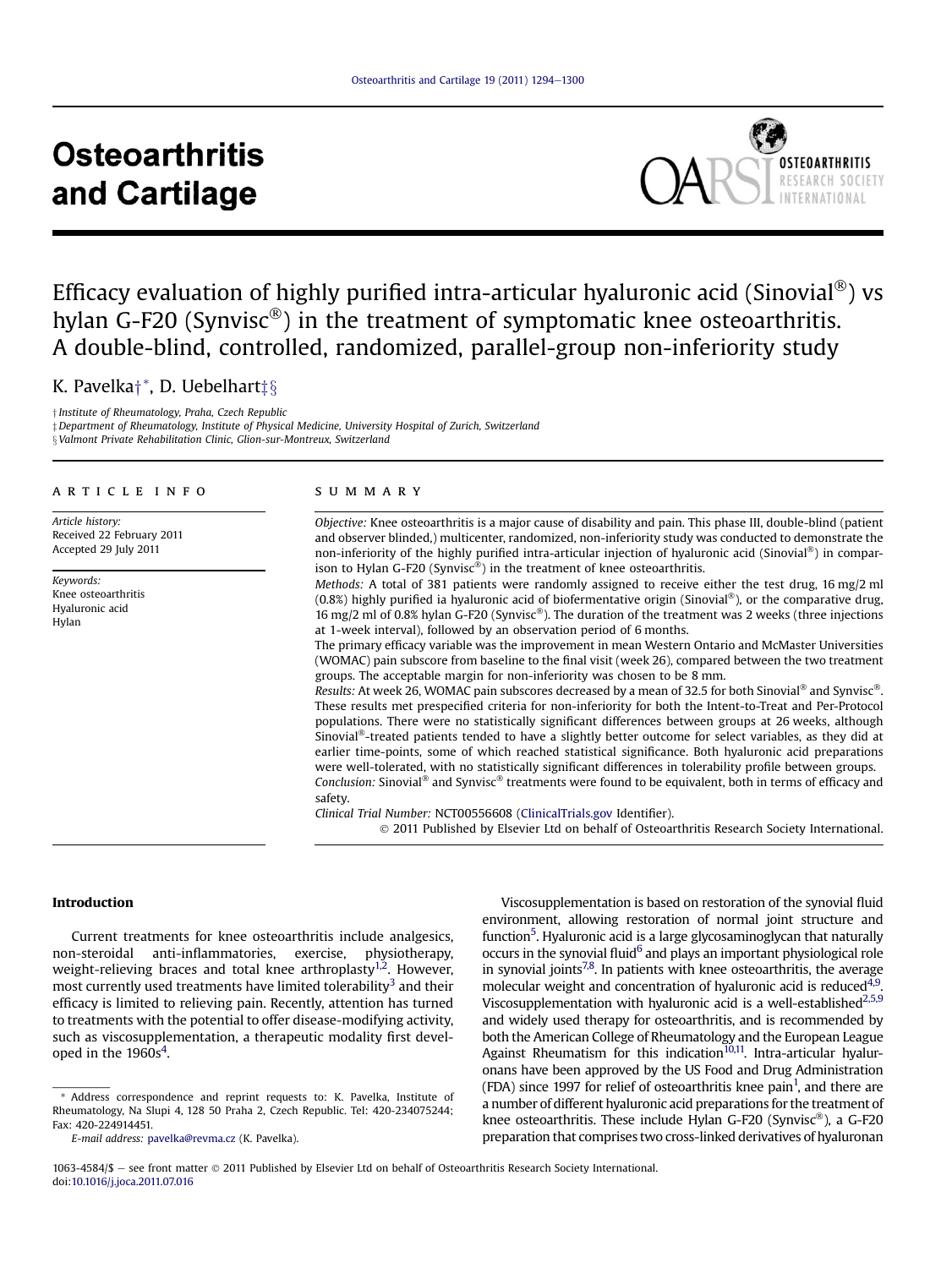with a molecular weight of  $6,000$  kDa<sup>12</sup>, and Sinovial<sup>®</sup>, a chemically non-modified sodium hyaluronate, with a molecular weight of 800-1200 kDa.

The purpose of this non-inferiority study was to evaluate the clinical efficacy and general tolerability of Sinovial® relative to an already marketed producted, Synvisc®, when administered to patients with symptomatic knee osteoarthritis. Synvisc<sup>®</sup> was chosen as the comparator because it is widely used in several European countries for knee osteoarthritis<sup>[13](#page-6-0)</sup>. The non-inferiority trial design was adopted because of ethical and methodological reasons detailed in the discussion section.

# Method

# Study design and patients

This was a multicenter, phase III, double-blind, controlled, randomized, parallel-group, non-inferiority study in patients with knee osteoarthritis. The study comprised patients from the Czech Republic, France, Italy, Switzerland, the Slovak Republic and Germany (see the acknowledgments for a list of participating physicians and study centers). After obtaining written informed consent, patients underwent a physical and knee examination and a thorough medical history was obtained. Five to 10 days after screening, patients who required medication washout or X-rays were subjected to baseline evaluation.

Included patients were outpatients aged between 40 and 81 years' with symptomatic primary knee osteoarthritis, with symptoms present in the target knee for at least 3 months. All patients were required to have an American Colleague of Rheumatology (ACR) clinical and radiological-based diagnosis of target-knee osteoarthritis, and Kellgren & Lawrence grade  $2-3$  osteophytes within 6 months of screening. Included patients were those who had failed to respond sufficiently to analgesics and/or Non-steroidal Antirheumatic Drugs (NSAIDs) taken regularly, or those who responded but who were unable to tolerate such treatment. Mean WOMAC pain subscore at the target knee was required to be  $\geq$ 40 mm and <80 mm on a 100 mm visual analog scale (VAS) following NSAIDs/analgesic washout, with mean WOMAC pain subscore <30 mm on a 100 mm VAS in the contralateral knee (i.e., non-target knee).

Patients were excluded due to: Body Mass Index (BMI)  $\geq$  32 kg/m<sup>2</sup>, secondary target knee osteoarthritis, predominantly femoral-patella knee pain mainly related to femoral patellar syndrome at the target knee, no remaining joint space width at the target knee, symptomatic hip osteoarthritis or other condition that would interfere with study assessments, severe varus/valgus deformity in the target knee, history or current evidence of other joint diseases, such as inflammatory, infective or metabolic joint disease, concomitant rheumatic disease, significant injury to the target knee in the past 6 months, previous joint replacement or arthroplasty on the target knee, arthroscopy, osteotomy or surgery on the target knee in the past year, any surgical procedure scheduled in the next 6 months, venous or lymphatic stasis in the relevant limb, skin infection, disease or trauma at the injection site, systemic or intra-articular (target knee) corticosteroids in the past 3 months, intra-articular corticosteroids (contralateral knee) in the past 4 weeks, viscosupplementation to the target knee in the past year, initiation of target knee physical therapy in the past 3 months, initiation/change in dose of symptomatic slow-acting drugs for osteoarthritis therapy, ongoing anticoagulant therapy, chronic/recurrent use of NSAIDs, analgesics or narcotics other than for osteoarthritis of the target knee, history of allergy or hypersensitivity to hyaluronic acid, paracetamol or avian proteins, participation in a clinical study within the past 3 months, pregnant or lactating women, and women of childbearing potential not willing to use adequate contraception.

The study was approved by the ethics committee of all participating study centers. All patients gave their written informed consent to participate in accordance with the Declaration of Helsinki.

### Intervention

Eligible patients were assigned a three-digit randomization number for identification purposes. Patients were given a 1-month supply of rescue medication and instructed not to consume this within the 24 h prior to study visits. Rescue medication use was to be recorded in a patient diary, along with concomitant medication usage, adverse events, lifestyle changes and the weekly global pain assessment. Patients were randomized to receive once weekly for 3 weeks either 16 mg/2 ml (0.8%) of highly purified intra-articular hyaluronic acid of biofermentative origin, a linear unbranched polysaccharide chain with a mean Molecular Weight (MW) of 800 $-1,200$  kDa, Sinovial<sup>®</sup> (IBSA, Switzerland and Laboratories Genévrier, France) or 16 mg/2 ml (0.8%) of intra-articular hylan G-F20, a cross-linked polysaccharide chain containing hylan A with a mean MW of 6,000 kDa and hylan B a hydrated gel, Synvisc® (Genzyme Biosurgery, Ridgefield, NJ, USA). Control visits were carried out at 4, 12 and 26 weeks.

# Prior and concomitant therapy

Ongoing and/or initiation of new concomitant treatment was permitted if essential for patient health, and not specified in the exclusion criteria. Prohibited medications included anti-coagulants, systemic NSAIDs, analgesics other than paracetamol, narcotics, systemic and intra-articular corticosteroids, intra-articular injection of the target knee, topical anti-inflammatories and analgesics at the target knee, articular lavage of the target knee, newly initiated symptomatic slow-acting drugs for osteoarthritis or alteration in dosage (long-term therapy at stable dosage acceptable), newly initiated physical therapy and alternative medicines.

# Efficacy outcomes

The primary efficacy variable was change from baseline in Western Ontario and McMaster Universities (WOMAC) Index pain subscore at 26 weeks. The WOMAC Index is a standardized and validated methodology for assessing pain associated with osteoarthritis, and is routinely used as a primary end-point in clinical trials studying the effect of drugs and devices for this particular indication<sup>14</sup>.

Change from baseline in the WOMAC total score, and in the pain, stiffness and function subscores were assessed as secondary efficacy variables. Changes from baseline were also assessed for the Lequesne Algofunctional Index<sup>15</sup>, patient assessment of global pain (defined as the amount of pain during the previous 24 h, scored on a 0-100 mm VAS, with 0 representing no pain and 100 unbearable  $pain$ <sup>16</sup> and for patient assessment of global status scored on a 0-100 mm VAS, with 0 representing very poor global status and 100 very good global status<sup>16</sup>. Global status was also assessed by the investigator and scored on a 5-point scale, with 0 being very poor and 4 being very good. Additional efficacy variables were Percentage Sum of the Pain Intensity Differences (SPID%) calculated on the basis of weekly assessment of global pain over the 6-month study period, according to the following formula:

# $\text{SPID\%} = \frac{\text{Sum of Pain Intensity Differences}}{\text{Maximum Scale of Pain Intensity} \times \text{Trial Duration}}$  $\times$  100

and paracetamol consumption for target knee osteoarthritis. Patient assessment of treatment satisfaction was also evaluated,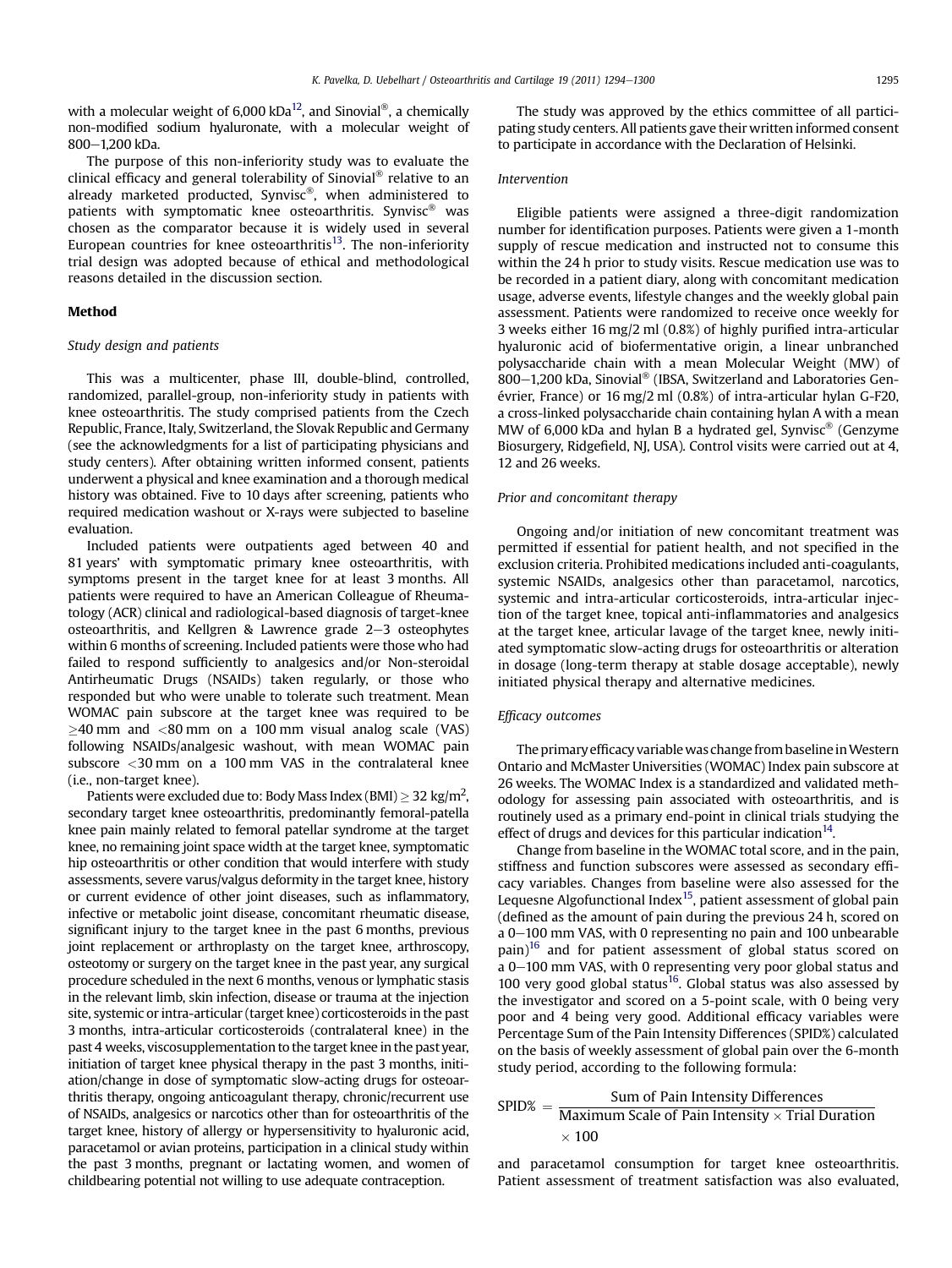using a 4-point scale, with 0 being dissatisfied and 3 being very satisfied. Overall response rate was assessed at 12 and 26 weeks based on the OMERACT-OARSI response criteria<sup>17</sup>. There were no changes to the outcome measurements after the trial commenced.

# Safety

Patients were asked at each visit if they had experienced any Adverse Events (AEs) since the last visit and were asked about pain at injection site immediately after the injection, and to rate their perceived pain on a scale of 0 (no pain) to 10 (worst possible pain). Local tolerability was also assessed, by the patient and the investigator, based on a 5-point scale, with 0 being very poor and 4 being very good.

### Sample size

For improvement in mean WOMAC Index pain subscore from baseline, the protocol-defined non-inferiority margin for the difference between Sinovial<sup>®</sup> and Synvisc<sup>®</sup> was 8 mm on a VAS ranging from 0 to 100 mm. This non-inferiority margin is less than the minimum clinically perceptible difference, usually considered to be 10 mm for the WOMAC pain subscore<sup>18</sup>, and lower than the minimum clinically important improvement of  $10-20$  mm<sup>[19](#page-6-0)-21</sup>. Assuming a standard deviation of 21 mm for both groups<sup>22</sup>, with two-sided  $\alpha = 0.05$  and  $\beta = 0.10$  (90% power), the required sample size was estimated to be 145 patients per group. The protocol proposed a total of 200 patients per group to allow for a protocol violation rate of up to 25%.

The Intent-to-Treat (ITT) population comprised all patients who received at least one dose of Sinovial<sup>®</sup> or Synvisc<sup>®</sup>. The Per-Protocol (PP) population was a subgroup of patients with no serious protocol violations selected from the ITT group in a blinded fashion prior to breaking the randomization code. Patients failing to return for the week 26 visit were excluded from the PP population only if their absence could not be attributed to treatment failure.

### Randomization and blinding

Patients were randomized according to a Statistical Analysis System (SAS) generated randomization list prepared by IBSA inwhich patients were assigned to treatment, at a 1:1 allocation ratio, at each site in blocks of four. Randomization numbers were assigned chronologically based upon order of study enrollment. An investigator who was blind to treatment allocation enrolled the study participants, and an unblinded investigator performed the injections.

Because of the evident differences in the marketed packaging between Sinovial<sup>®</sup> and Synvisc<sup>®</sup>, it was not possible to use a full double-blind design. However, the study is considered to be a double-blind study in that both the patient and the observer were blinded. More specifically, neither the investigators nor the patients had contact with the study products, which were delivered to the study centers in identical, sealed, unmarked boxes containing three blister-packaged syringes. Separate individuals performed the injection and assessments, and the patient was either blind folded or separated from the physician by an obstructive operative field during the injection process.

# Statistical methods

To determine the appropriate statistical test for non-inferiority, the change from baseline improvement in the WOMAC pain score was tested for normality using the Shapiro-Wilk test on the entire patient population. If the distribution was not significantly different  $(P < 0.05)$  from normality, it was considered appropriate to calculate the 95% confidence interval (CI) using Analysis of Variance (ANOVA) with Least-Squares means (equivalent to Student's  $t$  test). If the distribution departed significantly from normality, the nonparametric Hodges-Lehmann method was used. Other continuous variables were analyzed using ordinary hypothesis-testing statistical methods. All variables were analyzed using ANOVA and the nonparametric Wilcoxon rank-sum test. Binary variables were analyzed using the Fisher exact test.

# Results

Patients were recruited from November 2007 to January 2009, with the last patient completing the study in July 2009. A total of 381 patients were randomized at the 23 sites, all but one of whom received at least one intra-articular injection of the assigned hyaluronic acid preparation (Fig. 1).

Two populations were analyzed; the ITT population comprising all 380 patients who received at least one injection of Sinovial<sup>®</sup> or Synvisc<sup>®</sup>, and the PP population, which excluded 27 patients with serious protocol violations, as follows: a WOMAC score >30 in the contralateral knee at screening/baseline  $(n = 9)$ , a WOMAC score <40 in the target knee at screening/baseline ( $n = 6$ ), patient voluntary study withdrawal ( $n = 5$ ), an adverse event, effusion  $>15$  ml in the target knee, lost to follow-up (two each) and an inclusion error  $(n = 1)$ . All ITT patients received at least one intra-articular injection of either Sinovial® or Synvisc®, with two patients in the Sinovial® group not receiving a second and third injection, compared with three and five Synvisc® patients, respectively. Overall, 99.0% of the Sinovial<sup>®</sup> group and 97.3% of those assigned to Synvisc<sup>®</sup> were given all three injections.

# Baseline data

The average age of the 380 ITT patients was 65 years (range  $41.8-80.9$ ), the majority were female (72.9%) and the predominant prior/ongoing medical condition was hypertension [\(Table I](#page-3-0)). Patient-assessed global pain scores at screening and baseline averaged 65.3 and 65.6, respectively, on a 100-point scale, while other indices of disease severity were also suggestive of mild to moderate target knee osteoarthritis. The baseline characteristics of the PP population were virtually identical to their ITT counterparts [\(Table I](#page-3-0)).

# Concomitant medications

Prior to study enrollment and continuing after intra-articular administration of the assigned study medication, 242 (63.7%) of the



Fig. 1. Flow chart of patient disposition.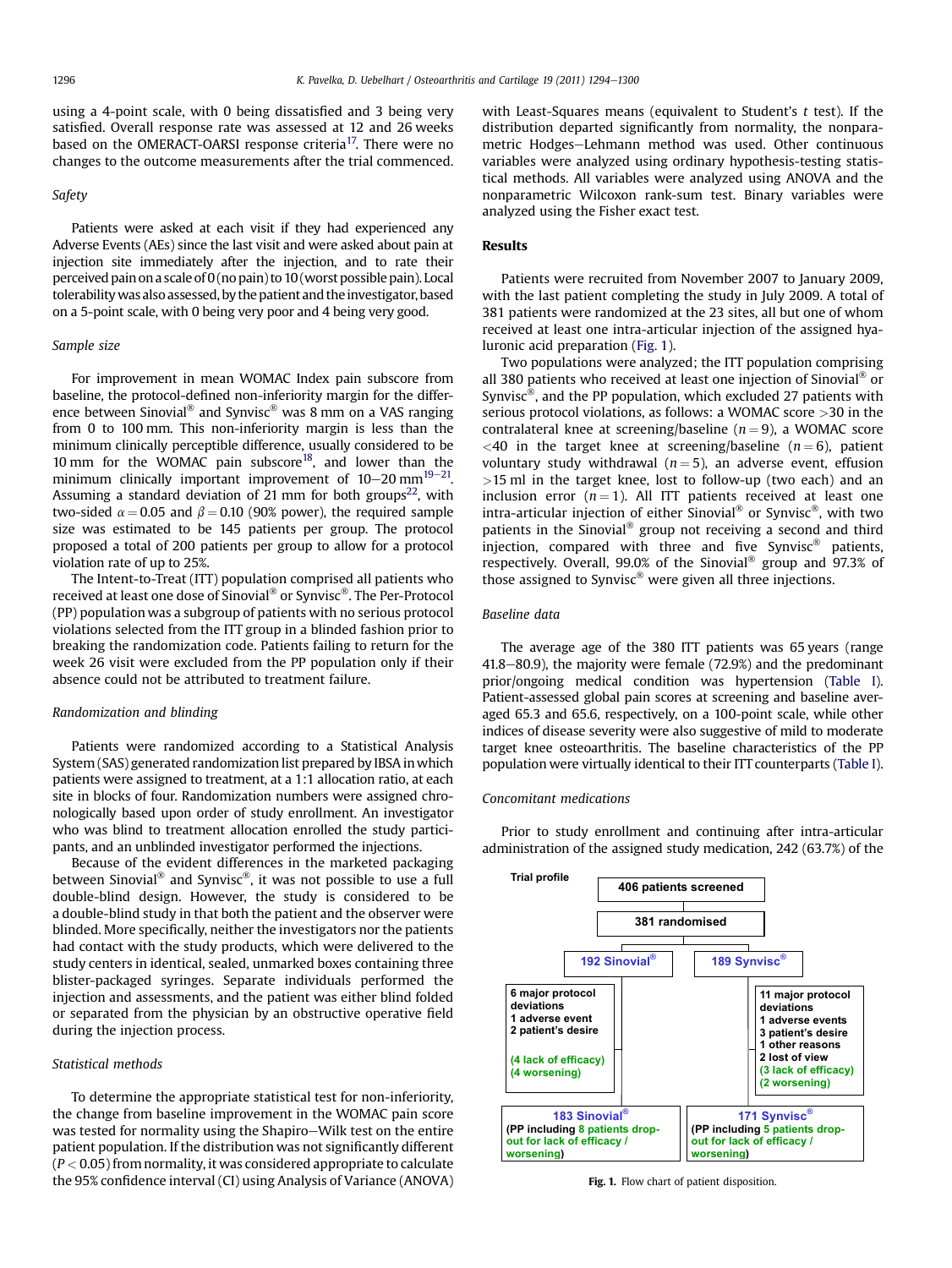K. Pavelka, D. Uebelhart / Osteoarthritis and Cartilage 19 (2011) 1294-1300 1297

# <span id="page-3-0"></span>Table I

Demographic and baseline clinical characteristics of all patients\*

| Characteristics                        | Treatment group       |                 |
|----------------------------------------|-----------------------|-----------------|
|                                        | Sinovial <sup>®</sup> | Synvisc®        |
|                                        | $(n = 192)$           | $(n=188)$       |
| Age (years)                            | $65.1 + 9.1$          | $64.9 \pm 8.7$  |
| BMI $\frac{\text{kg}}{m^2}$            | $27.1 \pm 3.1$        | $27.0 \pm 3.1$  |
| Women, no. (%)                         | 139 (72.4)            | 138 (73.4)      |
| Post-menopausal                        | 134/139               | 134/138         |
| Duration from diagnosis (years)        | $6.3 + 5.8$           | $5.6 + 5.6$     |
| Involvement of contralateral knee (%)  | 66.1                  | 66.0            |
| Location target knee, no. (%)          |                       |                 |
| Right                                  | 102(53.1)             | 98 (52.1)       |
| Left                                   | 90 (46.9)             | 90(47.9)        |
| $K/L$ grade, no. $(\%)$                |                       |                 |
| 2: minimal                             | 85 (44.3)             | 85 (45.2)       |
| 3: moderate                            | 107(55.7)             | 103(54.8)       |
| Medication usage in prior 3 months (%) | 63.5                  | 59.6            |
| Prior target knee treatments (%)       |                       |                 |
| Ambulatory aid                         | 2.10                  | 5.9             |
| Knee surgery                           | 12.5                  | 13.3            |
| Prior medical procedures               | 24.0                  | 20.7            |
| Therapeutic drug use                   | 90.1                  | 92.0            |
| Non-drug therapy                       | 9.4                   | 8.5             |
| WOMAC score, mm                        |                       |                 |
| Pain                                   | $55.2 + 10.8$         | $55.5 + 10.9$   |
| <b>Stiffness</b>                       | $50.1 + 19.1$         | $50.1 + 19.4$   |
| Function                               | $53.1 + 14.6$         | $53.6 + 13.9$   |
| Total                                  | $53.3 \pm 12.9$       | $53.7 \pm 12.5$ |
| Lequesne algofunctional index          | $11.5 \pm 3.0$        | $11.6 \pm 3.2$  |
| Patient global pain, 100-mm (VAS)      | $64.5 + 14.2$         | $66.7 + 14.0$   |

There were no statistically significant differences between groups.

Except where indicated otherwise, values are the mean  $\pm$  SD.

ITT patients were taking one or more concomitant medications. Concomitant medications discontinued before the first intra-articular treatment or begun sometime thereafter were generally pain remitting in nature. Significant intergroup differences in concomitant medications consumption were limited to the proportion of patients on a cardiovascular medication, with more Sinovial<sup>®</sup> patients being treated with a calcium channel blocker over the course of the study, while the converse occurred for angiotensin-converting enzyme inhibitors.

# Primary efficacy outcome

At week 26, WOMAC Index pain subscores decreased from a mean of 55.5 in the Synvisc® group to 23.1, a mean difference of 32.5, with corresponding values of 55.2 and 22.7 at baseline and week 26, respectively, for Sinovial®, a mean difference of 32.5 (Fig. 2). These results corresponded to a between-group mean difference in change from baseline at 26 weeks of 0.0 (95% CI  $-4.7$  to 4.8). The WOMAC Index pain subscore results met the prespecified criteria for non-inferiority, irrespective of the patient population analyzed. If actual scores were considered, rather than the change from baseline, results again demonstrated non-inferiority. Taking the WOMAC scores at 4 weeks and at 12 weeks, there were no differences demonstrated between the two treatment groups, with values of 25.4 and 22.7, respectively, for Sinovial<sup>®</sup>, compared with 27.1 and 24.6, respectively, for Synvisc<sup>®</sup>, corresponding to between-group mean differences of 1.3 (95%CI  $-2.6$  to 5.3) and 1.6  $(-2.8 \text{ to } 6.0)$ , at 4 and 12 weeks, respectively. The statistical methodology employed (parametric vs nonparametric) again made no impact on the demonstration of non-inferiority of these two hyaluronic acid preparations. The worst-case lower bound CI for the ITT comparisons was  $-6.2$  (ANOVA derived, actual scores at 12 weeks), while a worst-case value of  $-5.8$  was obtained for the PP population (ANOVA derived, change from baseline scores at 26 week).

# a **WOMAC pain subscore: PP population**





#### **Time since inclusion in months**

Fig. 2. Change from baseline in WOMAC scores  $-$  (a) ITT and (b) PP populations.

# Secondary efficacy outcomes

Patient scores for the WOMAC Questionnaire Function and Stiffness components, as well as total score did not differ significantly between treatment groups at any time point, with changes from baseline at 26 weeks for function, stiffness and total score of 28.0, 25.8 and 28.8, respectively, for Sinovial®, and 28.2, 25.7 and 28.8 for Synvisc® in the ITT population. For the PP population, changes from baseline at 26 weeks for function, stiffness and total score were 29.0, 26.6 and 29.7, respectively, for Sinovial®, with corresponding values of 29.7, 26.7 and 30.5 for Synvisc<sup>®</sup>. Lequesne Questionnaire total score did not differ significantly between treatments at 26 weeks, with a change from baseline of 3.9 for Sinovial<sup>®</sup> and 3.6 for Synvisc<sup>®</sup> for the ITT population, and corresponding values of 4.0 and 3.7, respectively, for the PP population. At 12 weeks, the change from baseline in Lequesne total score was significantly higher for Sinovial<sup>®</sup> than for Synvisc®, at 3.9 vs 3.4  $(P = 0.049;$  [Fig. 3\)](#page-4-0), although no significant between-group differences were apparent at the 4-week time point: these significant differences were not seen in the PP population.

Decreases in patient-assessed global pain did not differ between groups at any time point, with decreases in the ITT population from 64.5 to 26.9 in the Sinovial<sup>®</sup> group and 66.7 to 30.5 in the Synvisc<sup>®</sup> group. Similar results were obtained for the PP population. For patient-assessed global status, measured using a 100-point VAS, with 0 being very poor status and 100 very good status, there were improvements from baseline of a similar magnitude for both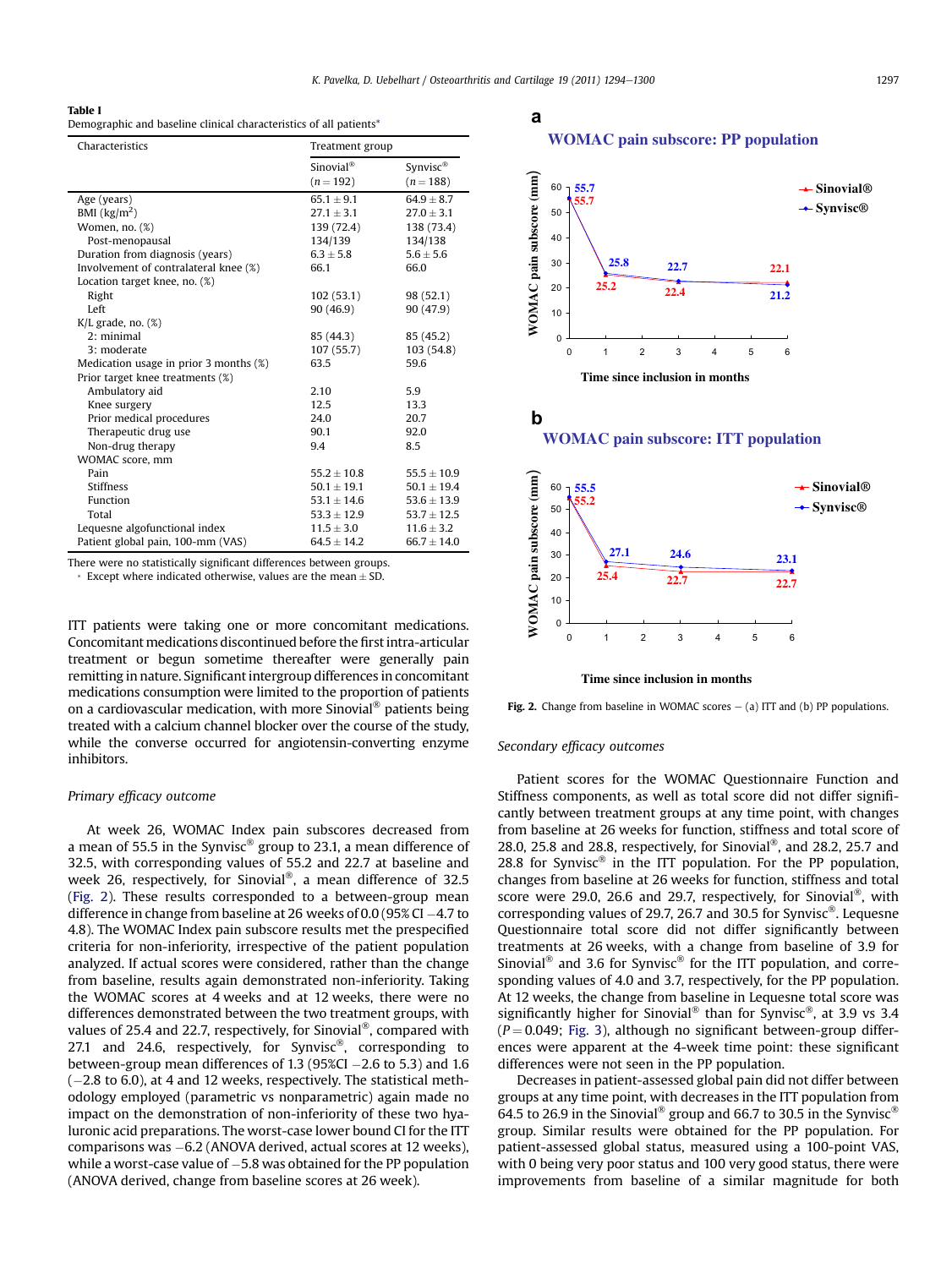<span id="page-4-0"></span>**a**



**Lequesne's index: PP population**

**Time since inclusion in months**



Fig. 3. Lequesne's total score  $-$  (a) ITT and (b) PP populations.

groups, with values increasing from 43.8 to 68.7 at 26 weeks for Sinovial<sup>®</sup> and from 45.0 to 69.4 for Synvisc<sup>®</sup> in the ITT population, with similar results for the PP population.

Investigator assessment of global status was the same for both treatment groups at baseline, 4 weeks and 26 weeks, but at 12 weeks, Sinovial<sup>®</sup>-treated patients were judged to have had a significantly better overall response, primarily due to a higher percentage being characterized as having a very good outcome, at 37% and 27.2% for Sinovial®, compared with 25% and 26.4% for Synvisc®, for the ITT and PP populations, respectively,  $(P$ -values 0.014 and 0.044, respectively). Overall, 79.7% and 79.8% of the ITT and PP patients given Sinovial<sup>®</sup> were judged by the investigator at 26 weeks to have had a good or very good response, compared with 70.7% and 72.0% for Synvisc<sup>®</sup>.

There were no statistically significant differences between groups for rescue medication usage, overall or specifically for target knee pain (Table II), although total rescue medication usage was higher for Synvisc<sup>®</sup> than Sinovial<sup>®</sup> for the period from baseline to 26 weeks, with 76.6% compared with 67.9% ( $P = 0.065$ ) of patients using such medication, respectively, for the ITT population and 68.7% compared with 75.3% ( $P = 0.192$ ) for the PP population. In terms of paracetamol use, both the percentage of patients requiring such treatment for target knee pain and the number of tablets consumed were somewhat reduced for Sinovial® following the first intra-articular injection (tablets for target knee pain  $\downarrow \sim 30\%$  and 37%, respectively, at 4 and 12 weeks, for both ITT and PP subsets), but these differences were not accompanied by an overall reduction in total consumption of medications.

| ı |  |
|---|--|
|   |  |

| Rescue medication usage |  |  |
|-------------------------|--|--|
|-------------------------|--|--|

|                               |      | Sinovial <sup>®</sup><br>(% of patients) |      | Synvisc <sup>®</sup><br>(% of patients) |  |
|-------------------------------|------|------------------------------------------|------|-----------------------------------------|--|
|                               | ITT  | PP                                       | ITT  | PP                                      |  |
| Rescue medication/Target knee |      |                                          |      |                                         |  |
| Screen - baseline             | 50.6 | 50.6                                     | 48.8 | 48.7                                    |  |
| Baseline $-4$ weeks           | 51.9 | 52                                       | 58.8 | 58                                      |  |
| $4-12$ weeks                  | 44   | 44                                       | 46.6 | 46.4                                    |  |
| $12-26$ weeks                 | 41.9 | 42.2                                     | 49.1 | 48.8                                    |  |
| Baseline – 26 weeks           | 64.2 | 64.8                                     | 69.9 | 69.4                                    |  |
| Total rescue medication usage |      |                                          |      |                                         |  |
| Screen – baseline             | 34.4 | 34.4                                     | 35.6 | 33.9                                    |  |
| Baseline $-4$ weeks           | 57.4 | 57.7                                     | 64.1 | 62.9                                    |  |
| $4-12$ weeks                  | 51.1 | 51.4                                     | 57.5 | 56.8                                    |  |
| $12-26$ weeks                 | 49.7 | 49.7                                     | 55.7 | 54.8                                    |  |
| Baseline – 26 weeks           | 67.9 | 68.7                                     | 76.6 | 75.3                                    |  |

There were no statistically significant difference between groups.

At 4 and at 12 weeks the proportion of patients very satisfied with Sinovial<sup>®</sup> treatment was  $\sim$  39% and 47%, respectively, while that for Synvisc® was  $\sim$  30% and 35%. The OMERACT-OARSI overall success rate was the same for both Sinovial<sup>®</sup> and Synvisc<sup>®</sup> (ITT, 85.9% vs 82.4%; PP, 87.4% vs 86.0%, respectively).

# Subgroups

The relationship between change from baseline in WOMAC pain subscore and select patient baseline variables was explored in individual and multiple regression models. Of the 36 variables evaluated, only six were found in simple regression to be significantly (all positively) correlated with the primary outcome measure, the strongest predictor being the patient's WOMAC pain subscore at baseline, followed by days off-work due to pain in the previous year, the presence of sclerosis, varus knee, flexion, and pain duration. In the final backward regression model ( $r^2 = 0.124$ ), four of the 36 variables provided significant explanatory power for patient response to therapy, but the overall effect on comparisons in outcome for Sinovial<sup>®</sup> and Synvisc<sup>®</sup>-treated patients was unaffected by mean adjustments due to the presence of the retained covariates in the model (non-parametric  $=$  37.8 vs 37.2, respectively, in absolute change from baseline,  $CI = -3.1$  to  $+4.9$ ; parametric = 32.3 vs 32.6, respectively,  $CI = -4.8$  to  $+4.2$ ).

Additional analyses revealed that patients tended to have a better response to either preparation of intra-articular hyaluronate if they were lighter in weight, visited their doctors more often or took more time-off from work, had more severe disease as indicated by the presence of sclerosis or an excessive number of osteophytes, were bow-legged, or had greater WOMAC pain at baseline, in the absence of significant treatment by subgroup interaction effects for any of these independent variables. Consistent with the results of the intergroup comparison of the primary efficacy variable, the lower bound of the 95% CI for any of the adjusted, treatment group mean comparisons was always greater than the  $-8$  mm delta proposed for this study (i.e., worst $case = -5.4$ ), which was expected given mean score adjustments were relatively unaffected by any of the covariates included in the statistical model.

# Safety

Local tolerability was judged as good or very good by 91-93% of patients at the visit following administration, and patient- and investigator-assessed global tolerability at the 4, 12 and 26-week follow-up visits were nearly identical and comparable to local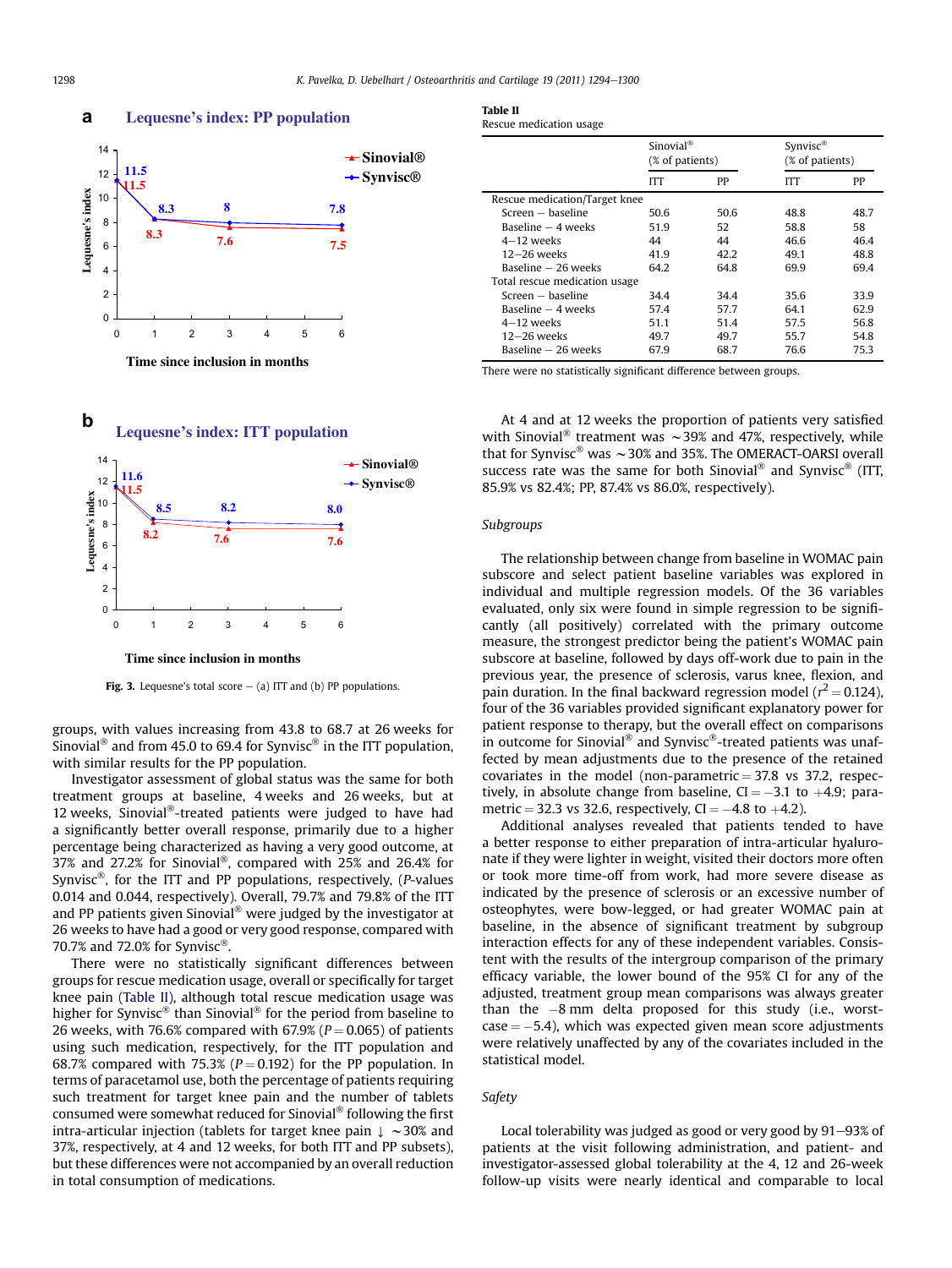tolerability scoring, as good/very good scores were obtained from 93% to 97% of the respondents. There were no statistically significant intergroup differences for any of these variables. Pain associated with the initial injection of Sinovial<sup>®</sup> or Synvisc<sup>®</sup> in ITT patients averaged 3.0 and 2.9, respectively, on a 10-point scale, declining slightly to 2.9 and 2.7, respectively, and 2.7 and 2.6, respectively, after the second and third injections. Of the adverse events reported in this study, six were considered treatment-related, with five events in four patients in the Synvisc® group [injection site hematoma, injection site pain, arthralgia and joint swelling (two episodes in one patient)] and one case of injection site pain in a patient who received Sinovial®. There were seven severe adverse events reported: six events in six Synvisc®-treated patients, and one in a Sinovial<sup>®</sup> recipient. Serious adverse events were also relatively rare, with five events among four Synvisc<sup>®</sup>-treated patients, and with one event in a Sinovial<sup>®</sup>-treated patient. None of the serious adverse events were thought to be treatment-related.

# Discussion

It is evident from the results of this study that both preparations were equally effective in improving clinical performance as assessed through multiple outcome measures. Indeed, the magnitude of the reduction in WOMAC Questionnaire Pain Subscores for patients given three consecutive weekly injections of Sinovial<sup>®</sup> was shown to be non-inferior to Synvisc® at each of the three posttreatment visits, with the lower bound of the 95% CI generally being well above the relatively conservative  $-8$  mm protocol-defined non-inferiority margin, derived from clinical considerations related to the minimum clinically perceptible difference in WOMAC pain scores. Consistent with the finding of non-inferiority of Sinovial<sup>®</sup> in comparison to Synvisc<sup>®</sup> with regard to the primary efficacy variable, there were no statistically significant intergroup differences for any of the 13 secondary outcome variables/time intervals analyzed, except at 12 weeks following the initial hyaluronic acid injection in which a higher percentage of patients in the Sinovial<sup>®</sup> group were found to be very satisfied with their treatment course, in association with more favorable scoring for Lequesne pain, investigator-assessed global status, and rescue medication consumption for target knee pain.

In any study with pain as the primary outcome measure, a potential source of confounding is concomitant usage of painrelieving therapies. In addressing this issue, an analysis was performed in which success was defined as a >30% reduction in the WOMAC pain subscore at each of the three follow-up periods. This analysis revealed that a larger proportion of the patients assigned to the Synvisc® group were classified as having failed treatment due to concomitant pain therapy consumption at each of the follow-up intervals, but especially at 4 and 12 weeks where the intergroup differences attained statistical or near-statistical significance. Overall total success rates after adjusting for pain therapy usage were correspondingly higher for the Sinovial<sup>®</sup>treated patients at the earlier time-points as well. These data indicate that the non-inferiority of Sinovial® in comparison to Synvisc $\mathscr{B}$  was not due to excessive usage of a pain-relieving alternate therapy by Sinovial<sup>®</sup> patients, and suggest a genuine treatment effect.

The safety data generated in this study are largely unremarkable, with individual injections being generally well-tolerated, and patient/investigator scoring for global tolerability indicating widespread procedural acceptability. There were no statistically significant intergroup differences in the overall incidence of adverse events or in severe, serious or suspected treatment-related AEs. An increased risk of local adverse events associated with hylan over hyaluronic acid has previously been reported $^{23}$ .

The lack of a placebo arm could be considered a limitation of this trial, but it must be considered that use of an intra-articular placebo in trials such as this presents several problems. First, there are ethical concerns associated with using an invasive procedure, such as an injection, to deliver a placebo in a setting where hyaluronic acid products are routinely used in clinical practice. Second, there are methodological challenges involved in achieving a true placebo when it is necessary to perform arthrocentesis and substitute synovial fluid with saline. For these ethical and methodological reasons, it was considered appropriate to examine the test product in terms of non-inferiority to a marketed product, the effectiveness of which has already been demonstrated by means of randomized placebo-controlled trials. Synvisc® was chosen as a reference product because in recent meta-analyses it displayed the greatest effect size<sup>5,6</sup>.

While the use of intra-articular hyaluronan in knee osteoarthritis is a well-established treatment, the generalizability of the findings in this study may be applied to those patients who fail to respond to non-pharmacologic therapy and simple analgesics, or in whom non-selective NSAIDs and cyclooxygenase-2 specific inhibitors are contraindicated or have been associated with lack of efficacy or adverse events.

In conclusion, Sinovial<sup>®</sup> and Synvisc<sup>®</sup> treatments were found to be equivalent both in terms of efficacy and safety.

# Author contributions

KP and DU have been actively involved in study design, investigation of patient and writing the manuscript.

# Role of the funding source

Supported by a research grant from IBSA, Switzerland.

### Conflict of interest

The authors received a grant for this clinical study from IBSA.

# Acknowledgments

The participating physicians and study centers were as follows: Czech Republic: K Pavelka (Institute of Rheumatology, Prague); Z Dvořák (Arthromed s.r.o., Pardubice); Z Fojtik (Internal Hemato-Oncological Clinic, Faculty Hospital, Brno - Bohunice); J Vachal (Center of Motoric System Treatment, Prague).

Deutschland: F-U Niethard (Orthopedische Universitätsklinik und Poliklinik der RWTH Aachen Aachen); W Kneer (Orthopedische Praxis, Stockach); T Kühn (Nova Clinic, Biberach an der Riss).

France: P Bertin and C Bonnet, (CHRU de Limoges, Service de Rhumatologie, Limoges Cedex); M Arnaud-Duclos and I Negrier-Chassaing (Limoges); C Bernardeau and D Coyral (Clinique François Chenieux, Service de Rhumatologie, Limoges Cedex); X Le Loet (CHU Bois-Guillaume); L Voisin-Becquet and L Grassin-Delyle (Clinique Mathilde, Rouen Cedex); J Fulpin and A Plantamura (Château d'Argent, Hyères).

Italy: M Galeazzi, A Fioravanti, L Cantarini and A Andreou (Rheumatology Unit-Siena University Hospital-Le Scotte Policlinic, Siena); L Frizziero and A Frizziero (Nigrisoli Clinic, Bologna); F Fantini, E Paresce and L Pisoni (Rheumatology Unit-Gaetano Pini Orthopedic Institute, Milano); E Castellacci, T Polieri and E Orsoni (Traumatology and Sports Medicine Unit-AzUSL 2, Lucca); L Sabadini and L Storri (Rheumatology District Unit-AzUSL 8, Arezzo); S Bombardieri, M Doveri and A Consensi (Rheumatology Unit-Santa Chiara Hospital, Pisa).

Slovakia: B Dobrovodský (Rheumatology Clinic, Reumaglobal s.r.o., Trnava); R Jancovic (ROMJAN s.r.o. Policlinic Tehelna,